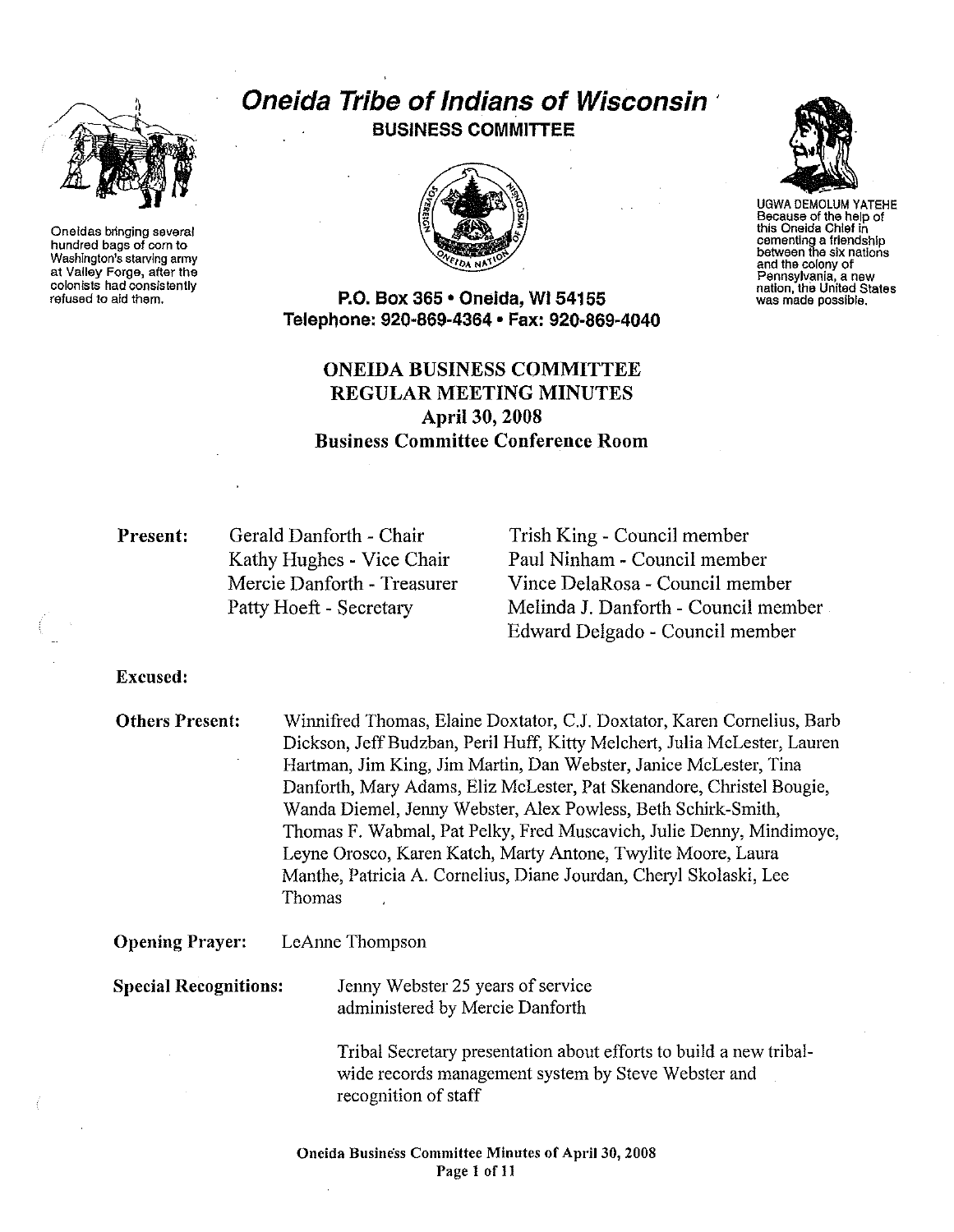### 1. Call to Order at 9:41 a.m. by Chairman Gerald Danforth

2. Oath of Office -None

# 3. Approval of the Agenda

- a. Additions Regular session- Follow Up #8 RE: Proxy item b. Deletions: Executive session- Audit Committee Request #2
- c. Moves -None

Action: Motion by Trish King to approve the agenda with the changes, seconded by Melinda J. Danforth. Motion carried unanimously.

### 4. Minutes to be Approved

April 16, 2008 Regular meeting minutes

Action: Motion by Trish King to approve the April 16, 2008 regular meeting minutes with noted corrections, seconded by Ed Delgado. Motion carried unanimously.

April 14, 2008 Special meeting minutes

- Action: Motion by Trish King to approve the April14, 2008 Special meeting minutes, seconded by Vince DelaRosa. Motion carried unanimously.
- Mar. 26, 2008 Special Business Committee Minutes
- Action: Motion by Trish King to table the March 26, 2008 special Business Committee minutes, seconded by Mercie Danforth. Motion carried unanimously.

Excerpt from Apri116, 2008: Motion by Patty Hoeft to defer the March 26, 2008 minutes until the next Business Committee meeting, seconded by Ed Delgado. Motion carried unanimously.

# 5. Tabled Business

I. March 19, 2008 Business Committee minutes

Excerpt from Apri12, 2008: Motion by Mercie Danforth to table the March 19, 2008 minutes, seconded by Paul Ninham. Motion carried unanimously.

Action: Motion by Paul Ninham to take the March 19,2008 minutes from the table, seconded by Ed Delgado. Motion carried unanimously.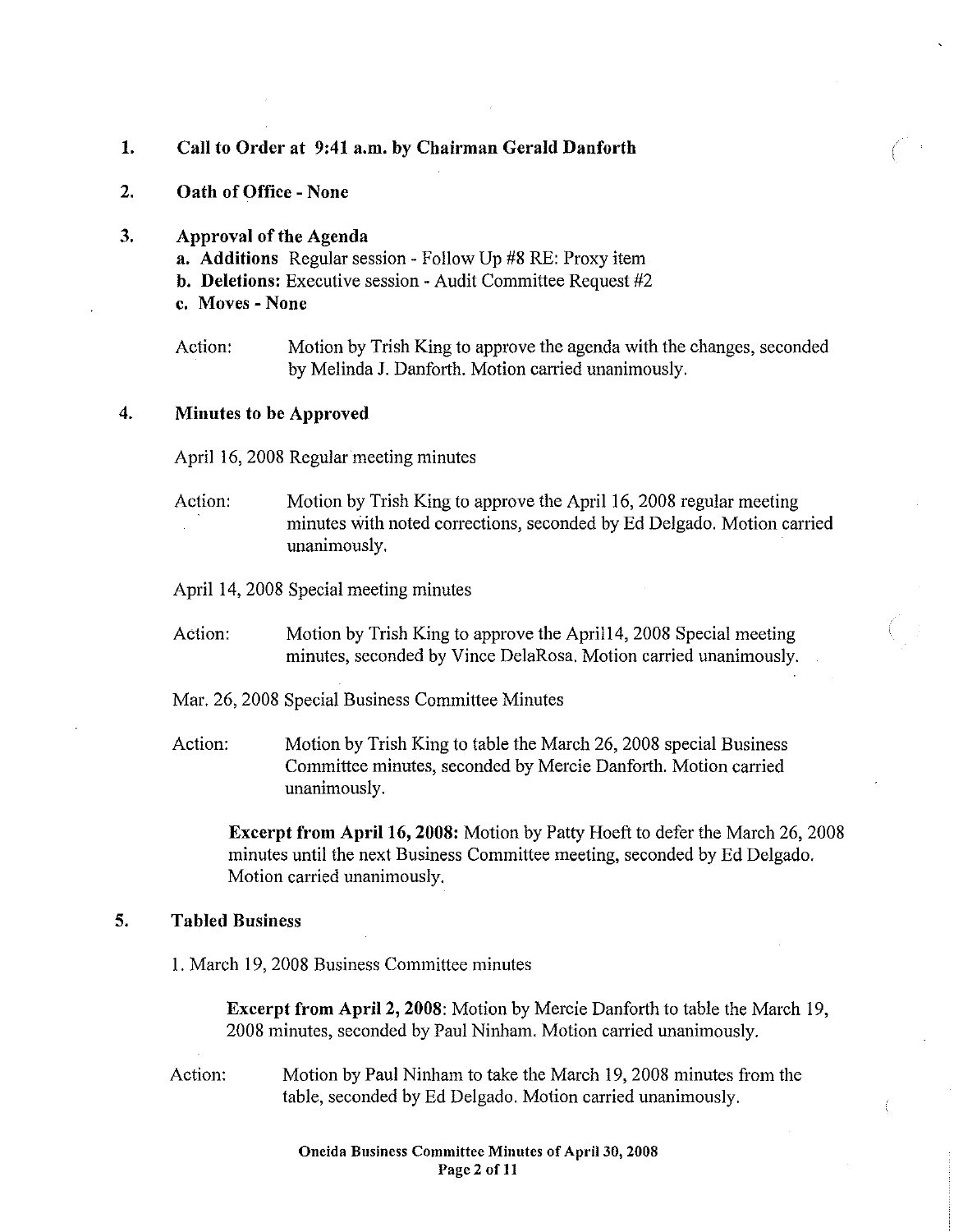Action: Motion by Ed Delgado to approve the March 19, 2008 minutes, seconded by Vince DelaRosa. Motion carried unanimously.

2. April 2, 2008 Business Committee Minutes

**Excerpt from Apri116, 2008:** Motion by Kathy Hughes to table the minutes of April 2, 2008, seconded by Mercie Danforth. Motion carried unanimously.

Action: Motion by Ed Delgado to take the April 2, 2008 minutes from the table, seconded by Paul Ninham. Motion carried unanimously.

Action: Motion by Mercie Danforth to approve the April 2, 2008 minutes, seconded by Paul Ninham. Motion carried unanimously.

3. Shirley Hill RE: Oneida Gaming Commission (Quarterly: Jan/Apr/July/Oct) -  $1<sup>st</sup>$  meeting of the month

**Excerpt from Apri116, 2008:** Motion by Paul Ninham to table the Oneida Gaming Commission quarterly report, seconded by Ed Delgado. Motion carried unanimously.

Action: Motion by Kathy Hughes to take this item from the table, seconded by Mercie Danforth. Motion carried unanimously.

- Action: Motion by Paul Ninham to accept the Oneida Gaming Commission quarterly report, seconded by Vince DelaRosa. Motion carried unanimously.
- 4. David Webster RE: Oneida Police Commission (Quarterly: Jan/Apr/July/Oct)- 1" meeting of the month

**Excerpt from Apri116, 2008:** Motion by Kathy Hughes to table the Oneida Police Commission quarterly report and for the liaison to follow up, seconded by Paul Ninham. Motion carried unanimously.

- Action: Motion by Kathy Hughes to take this item from the table, seconded by Ed Delgado. Motion carried unanimously.
- Action: Motion by Ed Delgado to approve the Oneida Police Commission quarterly report, seconded by Kathy Hughes. Motion carried unanimously.

### **6. Reports**

a. Housing Authority (monthly)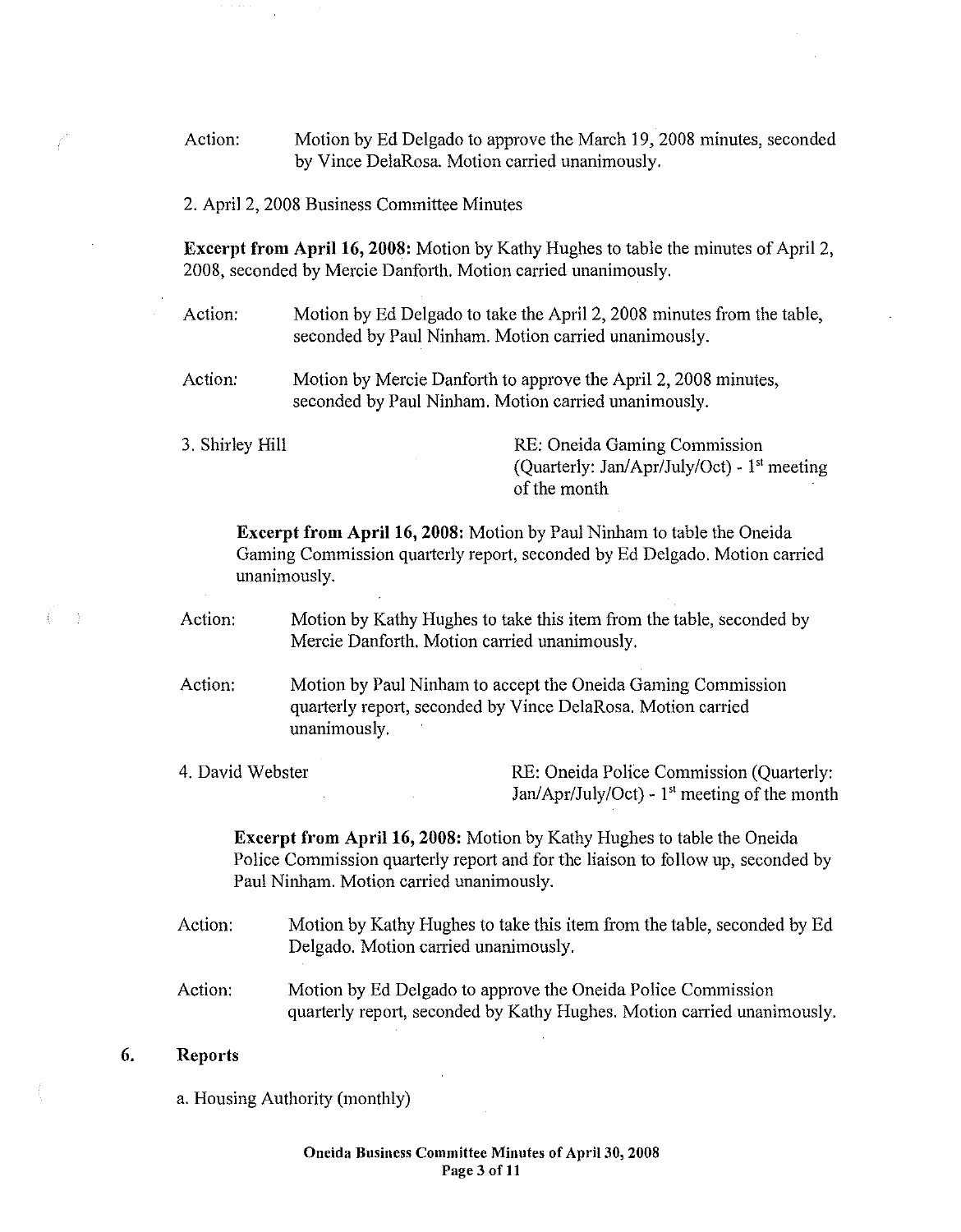### Susan House

Action: Motion by Mercie Danforth to approve the Oneida Housing Authority monthly report and direct the General Manager to re-evaluate the OHA report and come back with a standardized report and for the Business Committee to provide input, seconded by Paul Ninham. Motion carried unanimously.

# 7. Travel Reports

- 1. Ed Delgado, Vince DelaRosa RE: Red Shawl Gala Event, Milwaukee, WI April 12, 2008
- Action: Motion by Vince DelaRosa to accept the Red Shawl Gala event travel report, seconded by Kathy Hughes. Motion carried unanimously.

### 8. Follow up Reports/BC Directives from Previous Meetings

| 1. | Winifred Thomas |  |
|----|-----------------|--|
|    |                 |  |

RE: Oneida Appeals Commission (Quarterly: Apr/Oct) -  $1<sup>st</sup>$  meeting of the month

**Excerpt from April 16, 2008:** Motion by Melinda J. Danforth to defer back to Oneida Appeals Commission for clarification on the current status of their budget to include a more accurate financial picture of expenditures for the quarter they are reporting as well as the docket status report that was suppose to have been attached with the report, seconded by Mercie Danforth. Motion carried unanimously.

- Action: Motion by Vince DelaRosa to approve the Oneida Appeals Commission qumierly report, seconded by Melinda J. Danforth. Motion carried unanimously.
- 2. Brenda Mendolia-Buckley RE: Oneida Seven Generations Corporation (Quarterly: Jan/Apr/July/Oct) -  $2<sup>nd</sup>$  meeting of the month

Excerpt from Apri116, 2008: Motion by Patty Hoeft to not approve the Oneida Seven Generations Corporation quarterly report and for them to bring a follow up report at the April 30, 2008 regular Business Committee meeting, seconded by Ed Delgado. Motion carried unanimously.

Action: Motion by Trish King to defer the Oneida Seven Generations report to the next regular Business Committee meeting, seconded by Kathy Hughes. Motion carried unanimously.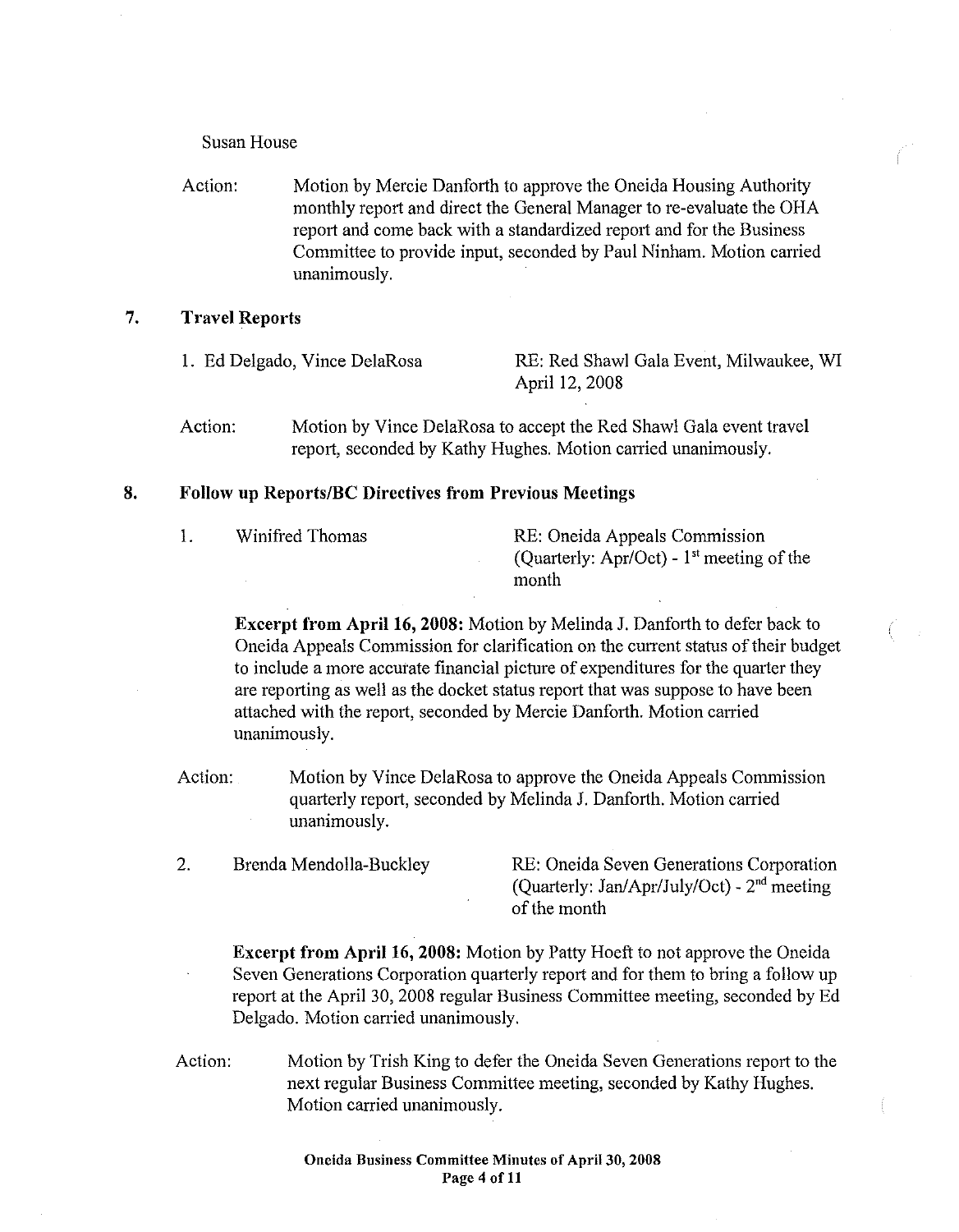3. Debbie Thundercloud RE: Requesting approval of the resolution for the Oneida Nation Farm to be realigned under the Enterprise Division and the Business Development Unit to be realigned under the C.F.O. per the March 8, 2008 Business Committee Planning meeting.

Excerpt from Apri116, 2008: Motion by Patty Hoeft to defer this item to the Thursday April 17, 2008 Business Committee Retreat and for the resolution to be brought back April 30, 2008 to the regular Business Committee meeting, seconded by Vince DelaRosa. For: Patty Hoeft, Ed Delgado, Kathy Hughes, Vince DelaRosa, Melinda J. Danforth. Opposed: Paul Ninham, Trish King. Motion carried.

Action: Motion by Patty Hoeft to defer this item to the May Business Committee Planning meeting on how to carry out and have the General Manager bring the report back, seconded by Kathy Hughes. Motion carried unanimously.

4. Trish King RE: Approval of Chairman's Assistant Job Description

Excerpt from Apri116, 2008: Motion by Paul Ninham to defer approval of the Chairman's Assistant job description, seconded by Mercie Danforth. Motion carried unanimously.

- Action: Motion by Mercie Danforth to approve the Chairman's Assistant job description, seconded by Trish King. For: Paul Ninham, Irish King, Mercie Danforth, Patty Hoeft. Opposed: Kathy Hughes, Melinda J. Danforth, Vince DelaRosa, Ed Delgado. Tied Motion. Chairman Danforth voted in favor of motion. Motion carried.
- 5. Vince DelaRosa RE: Approval of Stand Alone Policy for Business Committee Political Appointments

**Excerpt from April 16, 2008:** Motion by Patty Hoeft to refer the Stand Alone Policy for Business Committee political appointments to LOC for more work, back to the April 30, 2008 Business Committee meeting, seconded by Kathy Hughes. Motion carried unanimously.

Action: Motion by Patty Hoeft to defer the Stand Alone Policy for Business Committee political appointments to the May 28, 2008 Business Committee meeting, seconded by Vince DelaRosa. Motion carried unanimously.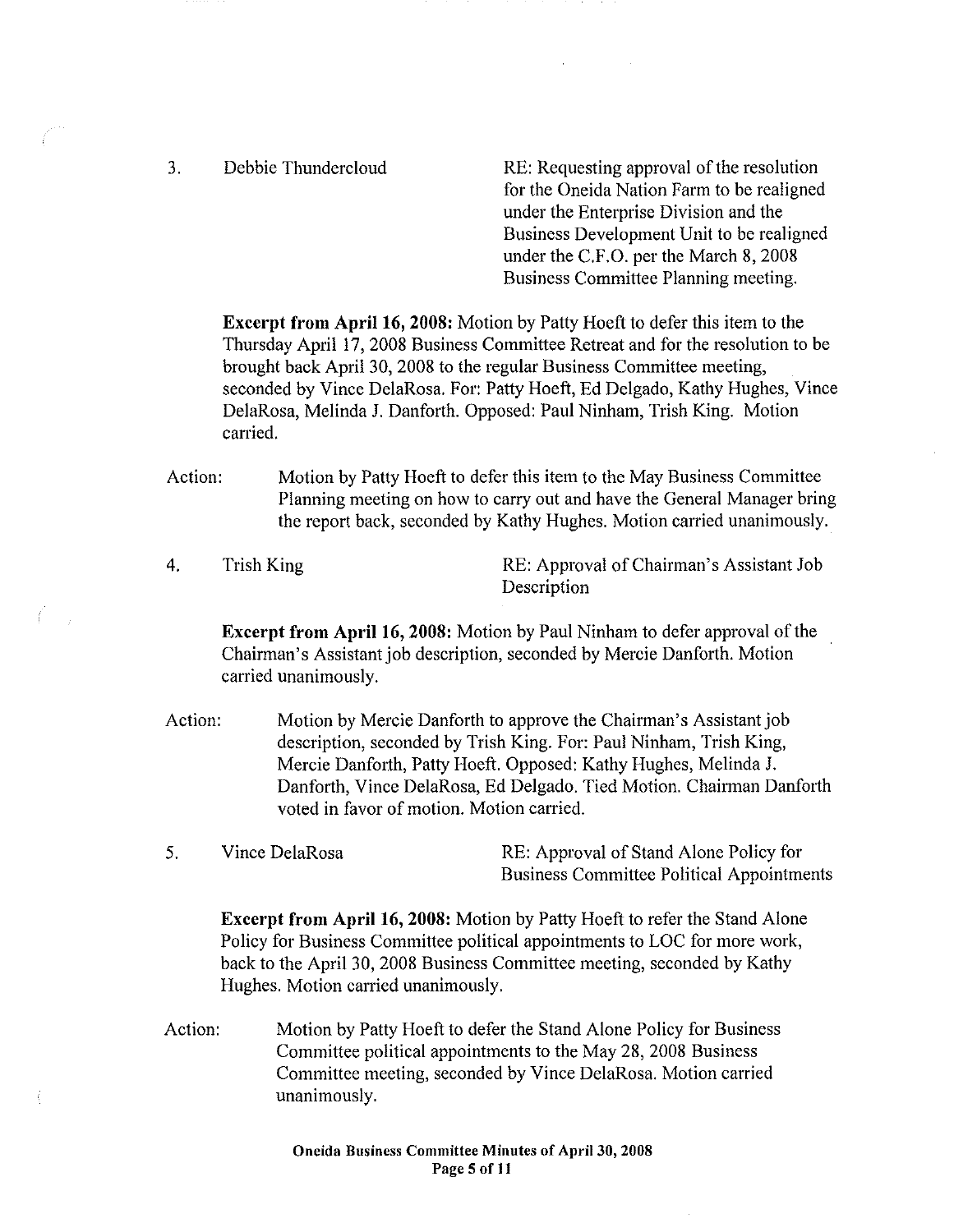6.

Vince DelaRosa **RE: Approval of OBC Assistants' Standard** Employment Contract

Excerpt from Apri116, 2008: Motion by Patty Hoeft to refer Oneida Business Committee Assistants' Standard Employment contract to LOC for more work, back to the April 30, 2008 Business Committee meeting, seconded by Melinda J. Danforth. For: Patty Hoeft, Ed Delgado, Melinda J. Danfotth. Opposed: Vince DelaRosa, Mercie Danforth. Motion carried.

- Action: Motion by Patty Hoeft to defer the approval of Oneida Business Committee Assistants' Standard Employment Contract to the May 28, 2008 Business Committee meeting, seconded by Kathy Hughes. Motion carried unanimously.
- 7. Vince DelaRosa RE: Approval of Standard Operating Procedures for Hiring of Business Committee Political Appointments

**Excerpt from April 16, 2008:** Motion by Patty Hoeft to refer Standard Operating Procedures for Hiring of Business Committee Political Appointments back to LOC for more work, back to the April 30, 2008 Business Committee meeting, seconded by Kathy Hughes. For: Patty Hoeft, Vince DelaRosa, Melinda J. Danforth, Paul Ninham. Opposed: Mercie Danforth, Ed Delgado. Abstained: Trish King. Motion carried.

- Action: Motion by Kathy Hughes to defer approval of Standard Operating Procedures for Hiring of Business Committee Political Appointments to the May 28, 2008 Business Committee meeting, seconded by Vince DelaRosa. Motion carried unanimously.
- 8. Trish King **RE:** Assign Proxy(s) to attend the Annual Bay Bancorporation Shareholders' meeting, May 2, 2008
- Action: Motion by Kathy Hughes to approve Trish King to attend the annual Bay Bancorporation shareholder's meeting for May 2, 2008 in the event if five Council Members are not present, seconded by Patty Hoeft. Motion carried unanimously.
- 9. New Business
	- a. Resolutions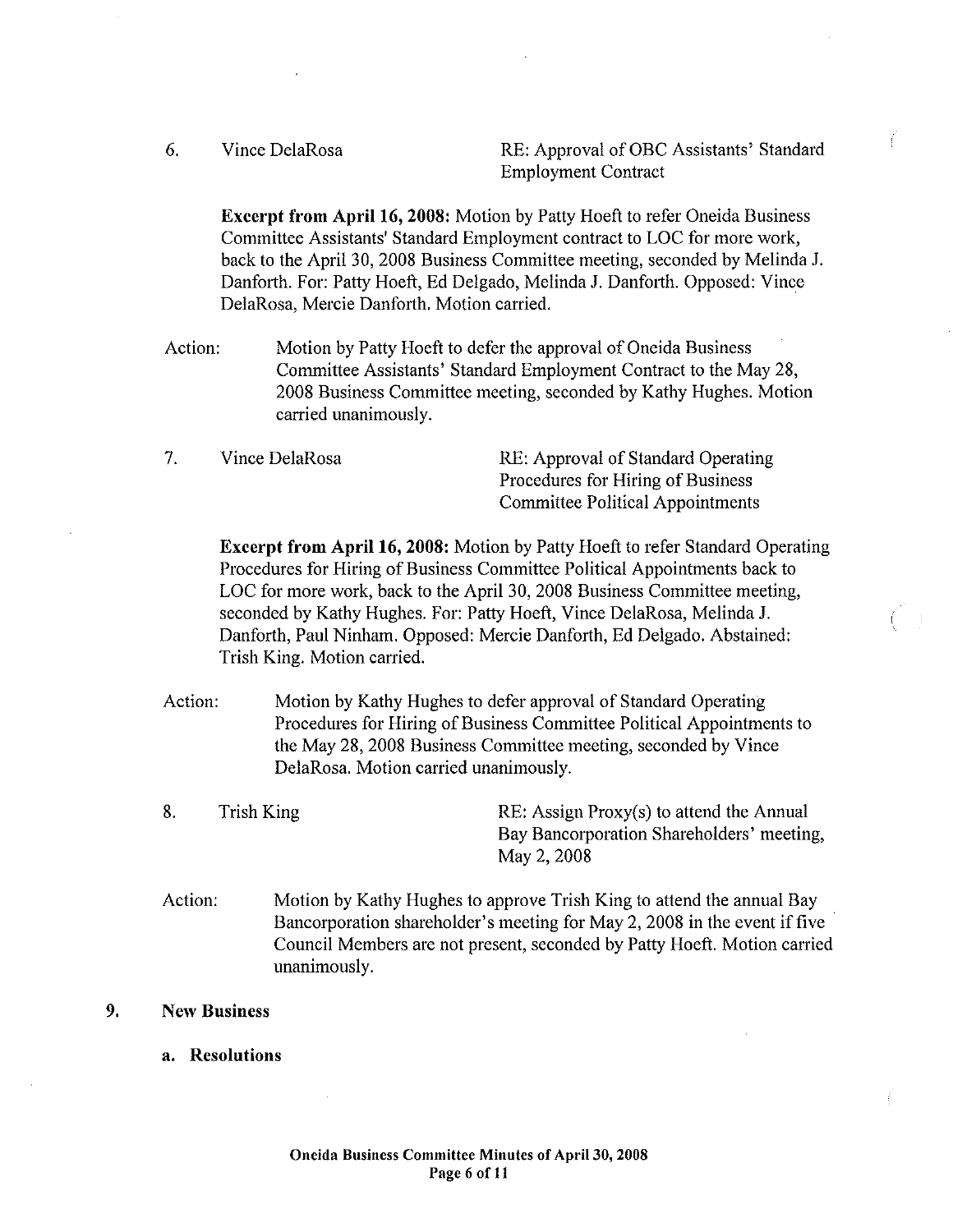| 1. Paul Ninham            |                                                                                                                                                                                                                                                                                                                                                                                                                                                                    | RE: (WTCAC) Wis. Tribal Conservation<br>Advisory Council delegate                                                                                                                                            |  |
|---------------------------|--------------------------------------------------------------------------------------------------------------------------------------------------------------------------------------------------------------------------------------------------------------------------------------------------------------------------------------------------------------------------------------------------------------------------------------------------------------------|--------------------------------------------------------------------------------------------------------------------------------------------------------------------------------------------------------------|--|
| Action:                   | Motion by Vince DelaRosa to adopt Resolution 4-30-08-A approving the<br>Wisconsin Tribal Conservation Advisory Council (WTCAC) delegate,<br>seconded by Paul Ninham. Motion carried unanimously.                                                                                                                                                                                                                                                                   |                                                                                                                                                                                                              |  |
| Paul Ninham<br>2.         |                                                                                                                                                                                                                                                                                                                                                                                                                                                                    | RE: Opposition to environmental Protection<br>Agency's proposed rule on Prevention of<br><b>Significant Deterioration New Source</b><br>Review and Authority to join in Tribal<br>comments opposing the same |  |
| Action:                   | Motion by Patty Hoeft to refer adoption of resolution regarding opposition<br>to Environmental Protection Agency's proposed rule on prevention of<br>significant deterioration new source review and authority to join in Tribal<br>comments opposing the same to Councilman Ninham's office working<br>with Legislative Affairs office and Law office to bring back to the<br>Business Committee agenda, seconded by Kathy Hughes. Motion carried<br>unanimously. |                                                                                                                                                                                                              |  |
| Requests<br>b.            |                                                                                                                                                                                                                                                                                                                                                                                                                                                                    |                                                                                                                                                                                                              |  |
| Debbie Thundercloud<br>1. |                                                                                                                                                                                                                                                                                                                                                                                                                                                                    | RE: Approval to Rescind one fee-to-trust<br>warranty deed                                                                                                                                                    |  |
| Action:                   | Motion by Kathy Hughes to delete item $# 1$ and request approval to<br>rescind one fee-to-trust warranty deed, seconded by Paul Ninham. Motion<br>carried unanimously.                                                                                                                                                                                                                                                                                             |                                                                                                                                                                                                              |  |
| 2. Debbie Thundercloud    |                                                                                                                                                                                                                                                                                                                                                                                                                                                                    | RE: Approval of one fee-to-trust warranty<br>deed                                                                                                                                                            |  |
| Action:                   | Motion by Paul Ninham to delete Item #2 request for approval of fee-to-<br>trust warranty deed, seconded by Kathy Hughes. Motion carried<br>unanimously.                                                                                                                                                                                                                                                                                                           |                                                                                                                                                                                                              |  |
| Patty Hoeft<br>3.         |                                                                                                                                                                                                                                                                                                                                                                                                                                                                    | RE: Add external auditor presentation to<br>GTC Semi-Annual agenda                                                                                                                                           |  |
| Action:                   | Motion by Vince DelaRosa to approve the request to add external auditor<br>presentation to GTC Semi-Annual agenda, seconded by Patty Hoeft. For:<br>Patty Hoeft, Ed Delgado, Vince DelaRosa, Melinda J. Danforth, Paul<br>Ninham. Opposed: Mercie Danforth, Trish King. Motion carried.                                                                                                                                                                            |                                                                                                                                                                                                              |  |

 $\bar{z}$ 

 $\bar{\gamma}$ 

 $\int$ 

 $\int_{-\infty}^{\infty} \frac{1}{2} \, \frac{d\mu}{\mu} \, d\mu \, d\mu$ 

 $\bar{z}$ 

 $\langle$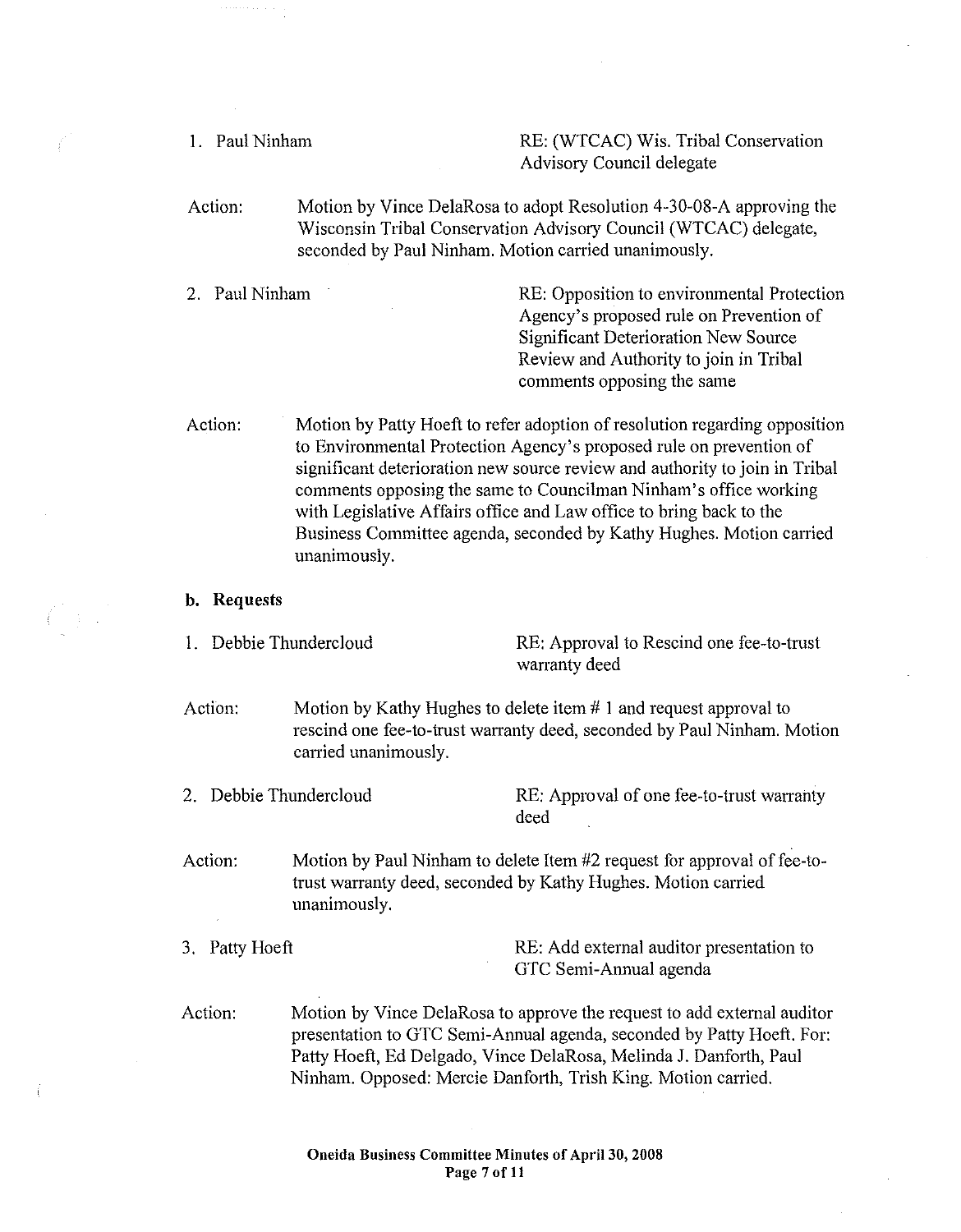Trish King states for the record: I support the Audit Committee information on the GTC agenda, however having last year's information on this year's agenda may be confusing to the membership.

# c. Travel Requests- None 10. Finance Committee- none 11. Legislative Operating Committee ( LOC) 1. Vince DelaRosa RE: Approval of LOC meeting minutes of March 10,2008 Action: Motion by Ed Delgado to approve the LOC meeting minutes of March 10, 2008, seconded by Vince DelaRosa. Motion carried unanimously. 2. Vince DelaRosa RE: Approval of LOC meeting minutes of March 24, 2008 Action: Motion by Patty Hoeft to approve LOC meeting minutes of March 24, 2008, seconded by Kathy Hughes. Motion carried unanimously. 3. Vince DelaRosa RE: Public Hearing date on June 10, 2008 for amendments to the Burial Law Action: Motion by Patty Hoeft to approve the public hearing date on June 10, 2008 for amendments to the Burial Law, seconded by Vince DelaRosa. Motion carried unanimously. 4. Vince DelaRosa RE: Sending the Judiciaty Act to July GTC Semi-Annual meeting for information Action: Motion by Patty Hoeft to move the Judiciary Act presentation to the July

GTC Semi-Annual meeting for information and discussion, seconded by Vince DelaRosa. For: Ed Delgado, Patty Hoeft, Kathy Hughes, Vince DelaRosa, Melinda J. Danforth, Paul Ninham. Opposed: Mercie Danforth. Abstained: Trish King. Motion carried.

# 5. Vince DelaRosa **RE:** Sending the APA to the July GTC Semi-Annual meeting for information

Action: Motion by Vince DelaRosa to move the APA presentation to the July GTC Semi-Annual meeting for information and discussion, seconded by Trish King. For: Patty Hoeft, Ed Delgado, Kathy Hughes, Vince DelaRosa, Melinda J. Danforth, Trish King, Opposed: Mercie Danforth. Motion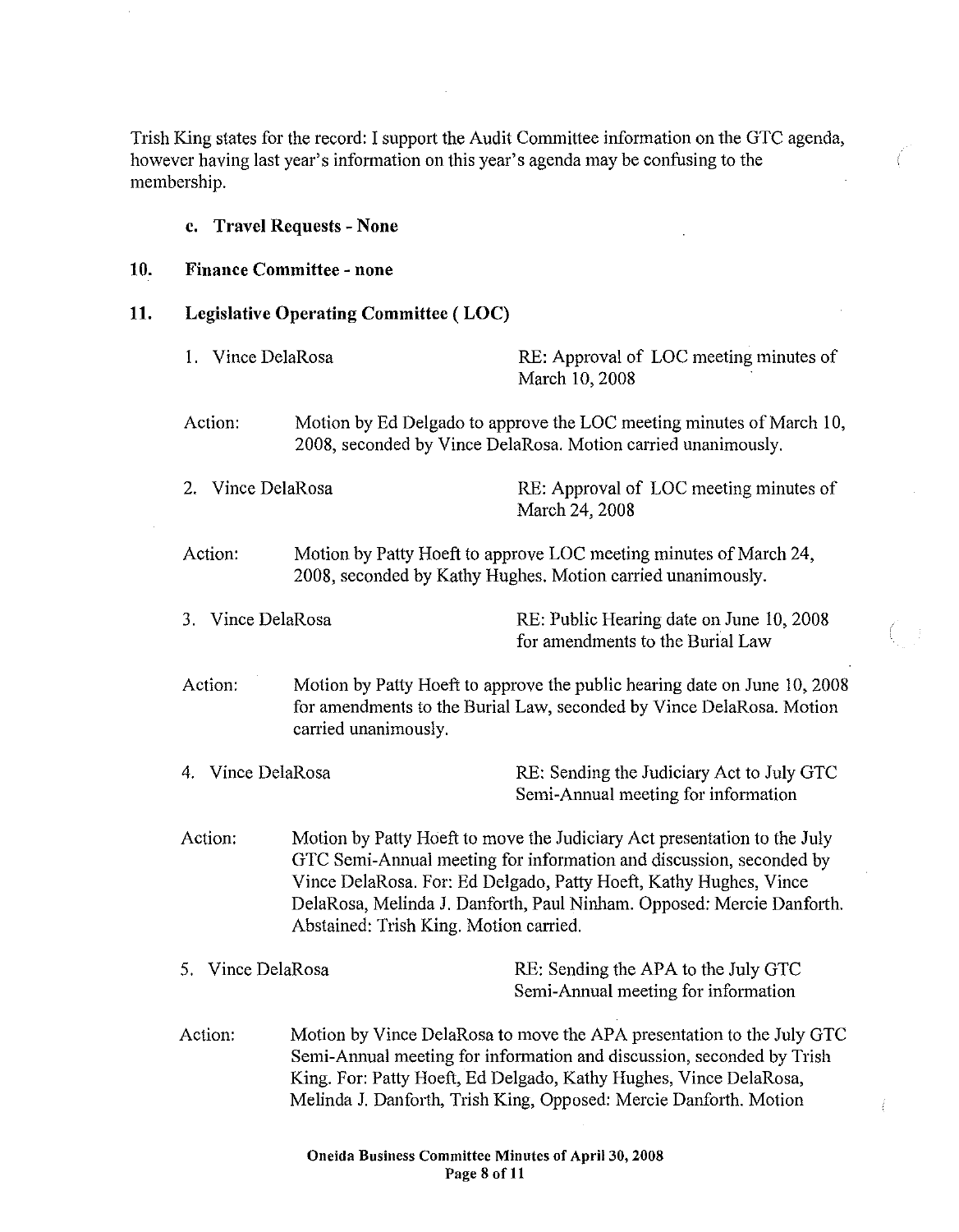carried.

6. Vince DelaRosa RE: Resolution for Requirements for Approval of Compensation and Benefit Policies

Action: Motion by Vince DelaRosa to defer resolution for requirements for approval of compensation and benefit policies back to LOC for further review, seconded by Trish King. Motion carried unanimously.

#### 12. Treasurer's Report at 1:30 p.m.

Action: Motion by Trish King to accept the Treasurer's Report, seconded by Patty Hoeft. Motion carried unanimously.

### 13. Oneida Business Committee Planning- none

### 14. Executive Staff Meeting

April 3, 2008 Executive Staff meeting minutes

Action: Motion by Mercie Danforth to approve the April 3, 2008 Executive Staff meeting minutes with noted changes, seconded by Trish King. Motion carried unanimously.

### 15. Legislative Affairs Update

Gerald Danforth excused at 1 :30 p.m. and Vice Chairwoman, Kathy Hughes assumes role of Chair remainder of the meeting.

Action: Motion by Vince DelaRosa to go back into regular session at 3:01 p.m., seconded by Trish King. Motion carried unanimously.

### 16. Executive Session

- a. Tabled Business none
- b. **Old** Business none
- c. New Business
- 

1. Kathy Hughes RE: Thornberry Creek update

Action: Motion by Trish King to accept Thornberry Creek update as FYI, seconded by Vince DelaRosa. Motion carried unanimously.

> Oneida Business Committee Minutes of Apri130, 2008 Page 9 of 11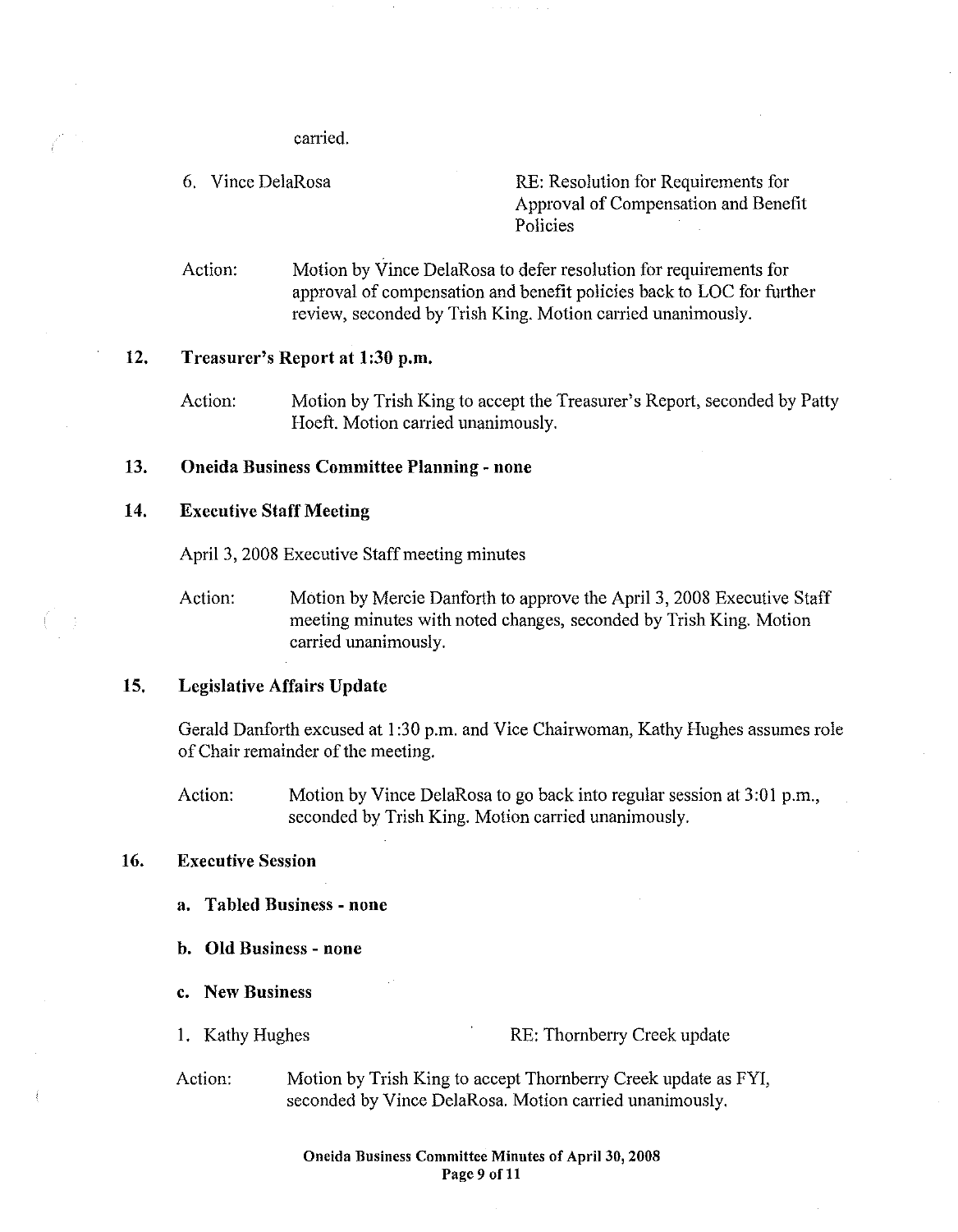2. Debbie Thundercloud Diane Jourdan

RE: Brown County Municipal Recycling agreement

Action: Motion by Ed Delgado to approve the Brown County Municipal Recycling Agreement, seconded by Melinda J. Danforth. For: Patty Hoeft, Ed Delgado, Vince DelaRosa, Melinda J. Danforth, Trish King. Abstained: Mercie Danforth. Motion carried.

#### d. Legislative Affairs Update - none

- e. Attorney Brief- none
- f. Audit Committee
- 

1. Ed Delgado RE: Approval of Audit Committee minutes of Feb. 26 and 28, and March 14,2008

Action: Motion by Melinda J. Danforth to approve the Audit Committee minutes of Feb. 26, 2008, seconded by Vince DelaRosa. Motion carried unanimously.

Action: Motion by Melinda J. Danforth to approve the Feb. 28, 2008 Audit Committee minutes with corrections and direct compliance from Gaming General Manager with Internal Audit with an update at May 1, 2008 Executive Staff meeting, seconded by Vince DelaRosa. Motion carried unanimously.

Action: Motion by Melinda J. Danforth to approve the March 14, 2008 Audit Committee minutes, seconded by Mercie Danforth. Motion carried unanimously.

2. Ed Delgado RE: To have the external auditors, McGiadrey & Pullen available for the July Semi-Annual and to have the Business Committee create a process for the auditors to field some questions

### Deleted

3. Ed Delgado RE: Oneida Veterans Department audit

Action: Motion by Mercie Danforth to defer this item to the General Manager for an update at the Executive Staff meeting in June, seconded by Melinda J. Danforth. Motion carried unanimously.